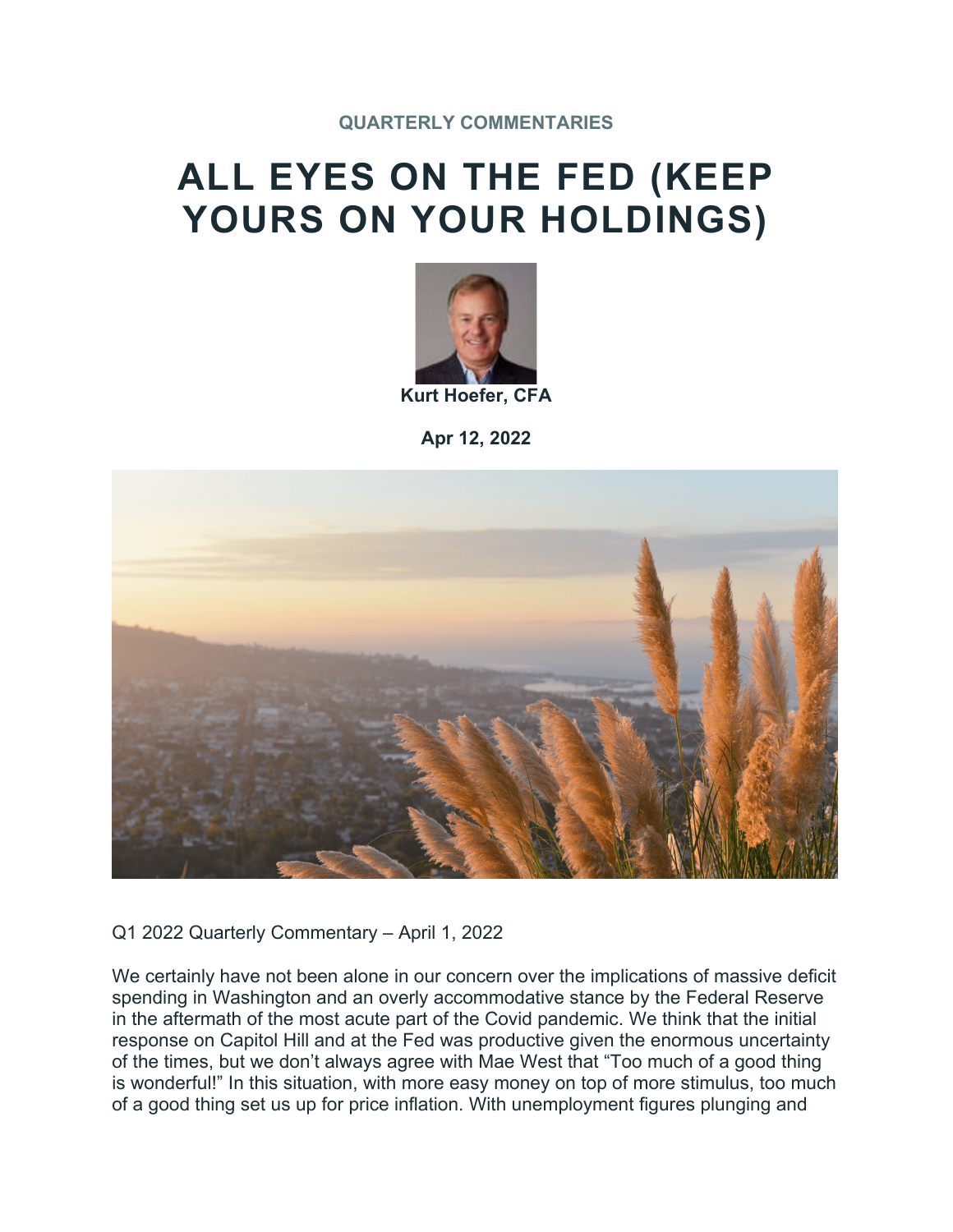GDP growth soaring, fiscal restraint was in order on Capitol Hill. We did not get this. With markets on the mend and "real" interest rates deeply negative, the Fed should have declared victory for saving the financial system long ago and put some constraints on money supply. They did not. Now we're paying the price.

Even before Russia invaded Ukraine, inflationary pressures were mounting, and the government finally acted in the long-term interest of the U.S. economy by killing the Build Back Better economic plan and pronouncing the end of loose monetary policies. Inevitably, market tailwinds turned into market headwinds as the punch bowl was removed from our economic party, at least in the short term. Global equity markets ended the first quarter in the red, with the S&P 500, Nasdaq Composite and the international MSCI ACWI ex-USA Index down by -4.6%, -8.9% and -5.4%, respectively. Because this market malaise was driven by inflation expectations rather than some other factor, bonds did not offer safe haven, and the Barclays Aggregate Bond Index ended the quarter down by -5.9%. Russia's atrocities in Ukraine and the potential for a broader conflict involving NATO added to the uncertainty and fed market volatility.

We prefer that our government take its medicine before the symptoms get worse, with the Fed acting to normalize rates to a point where bond yields produce a return that is higher than inflation to mitigate asset price distortions that negative real interest rates have created across the equity and debt capital markets. If it means that the Fed increases its benchmark rates by 50 basis points per meeting and shrinking their balance sheet, so be it. The economic softening that could result would be uncomfortable, but we believe a far better outcome than kicking the can further down the road. For its part, Congress and the Administration should think carefully before passing new spending bills, instead focusing attention on deploying the substantial funds that have already been apportioned. We understand the temptation for the Senate to use the budget reconciliation lever to pass some new spending ahead of mid-term elections, but we hope they exercise moderation.

We do know that the Federal Reserve will be acting against inflation in the coming months, and its principal tools will be to raise short-term interest rates or to tighten money supply. Neither of these actions, when viewed on their own, are "friendly" to investors who own stocks, bonds, real estate or any other risky asset. However, we must remember that markets are driven by a host of factors. When we narrow the markets down to the individual stocks, bonds, housing unit or other instruments that comprise them, the changes in price may be totally independent of Federal Reserve action. Anyone who has owned real estate in the Bay Area likely didn't consider Federal Reserve policy when making a decision about its purchase or sale. The price and value of our homes are driven by Bay Area-specific influences. In the arena of stock and bond investing, individual security selection is what we do, so our eyes are less on the Fed than may be the case with other investment teams whose decisions are more driven by "macro" influences.

This notion of focusing on what really matters was discussed at length in a recent [webinar](https://bayarea.summitry.com/acton/fs/blocks/showLandingPage/a/43668/p/p-002e/t/page/fm/0) hosted by a team of Summitry's Senior Financial Advisors as a response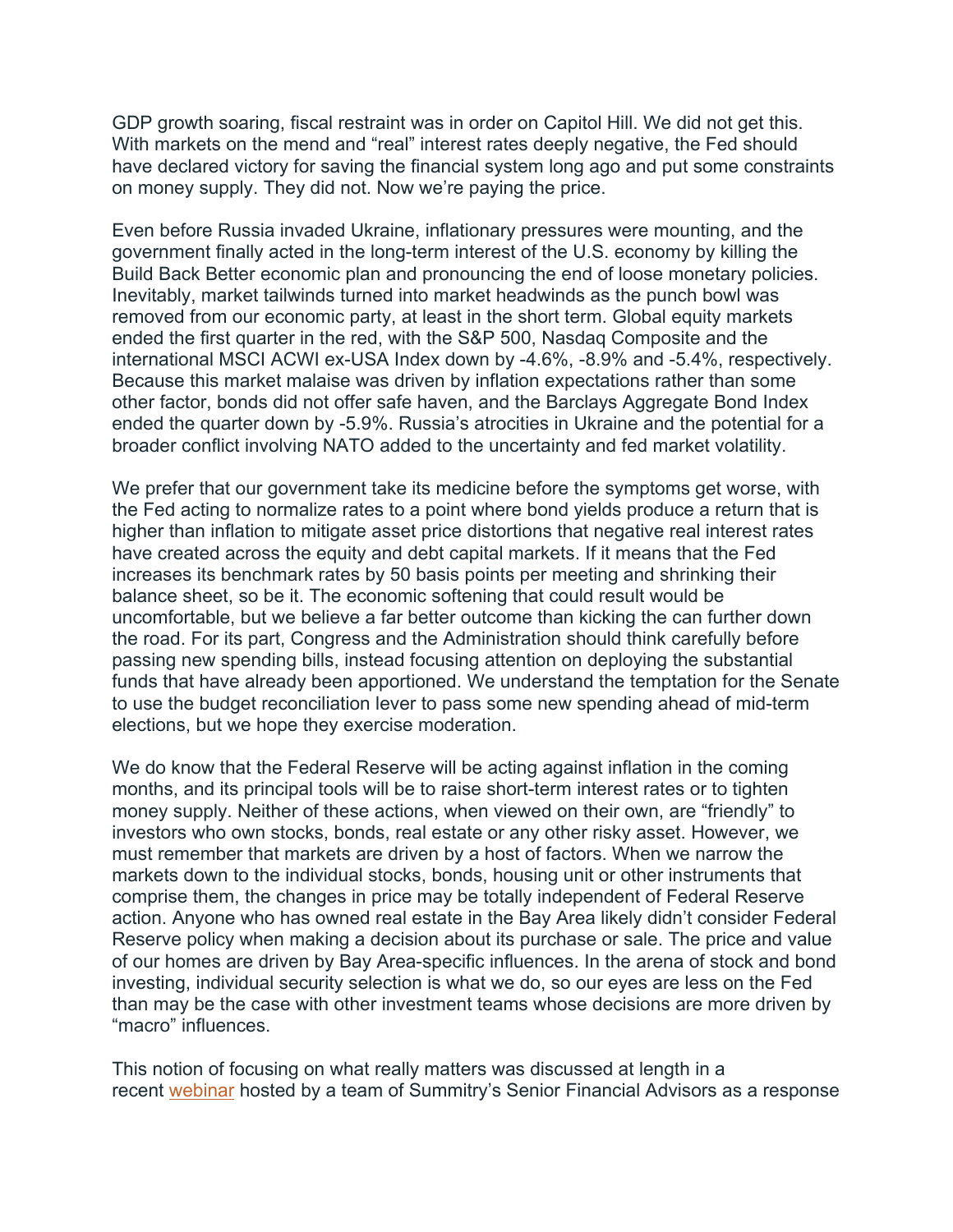to several common concerns that have arisen in their conversations with clients. Naturally, inflation is near the top of the list of concerns. One of the most interesting insights we took away from this conversation was that inflation is usually discussed in terms of a single number that is published by the government. The Consumer Price Index is determined by a broad-based survey that measures changes in price of a basket of goods and services. We take that number as given, but in fact one person's effective inflation rate might be very different than another's. For example, the largest component of CPI, as measured by the government, is "shelter." But a person who owns a home is not impacted the same way by inflationary pressures as a person who rents. Similarly, a person who works from home will not be impacted by \$6.00 per gallon gasoline prices as much as a person who commutes an hour each day to work. Actual inflation rates are very personal. Similarly, inflationary pressures will be felt very differently by the companies we follow. Summitry's investment team takes the time to evaluate the various broad and specific economic forces at play, including inflationary pressures, on each individual company we own.

## Q1 Portfolio Changes

*Please keep in mind, these commentaries should not be construed as a recommendation to buy or sell the securities discussed. Such decisions are made only within the context of the market environment as we perceive it at the time of the decisions and the structure of the diversified portfolio of which the securities are a component. \*\*\**

During the quarter we initiated new positions in Starbucks, Netflix, Taiwan Semiconductor and exited our positions in Citigroup and Bank of America.

### **Starbucks**

Starbucks needs no introduction. Millions of people around the world purchase beverages and food at its stores daily. It's the only global coffee chain and one of the largest quick service restaurant operators in the United States. Starbucks coffee shops are always bustling with extremely loyal customers including 26 million loyalty members in the United States and almost 20 million in China.

Massive global scale with high and recurring demand creates attractive unit economics. Store level profit margins are well above industry standards and return on invested capital per store is much higher than most peers. As a result, the business produces boatloads of cash that can be reinvested for future growth or returned to owners.

Despite being a mature concept and a well-recognized brand, Starbucks still has considerable growth opportunities. Management is investing in new store formats, product innovation, store experience, and international growth. We expect the company to keep growing well above the general economy and faster than many peers.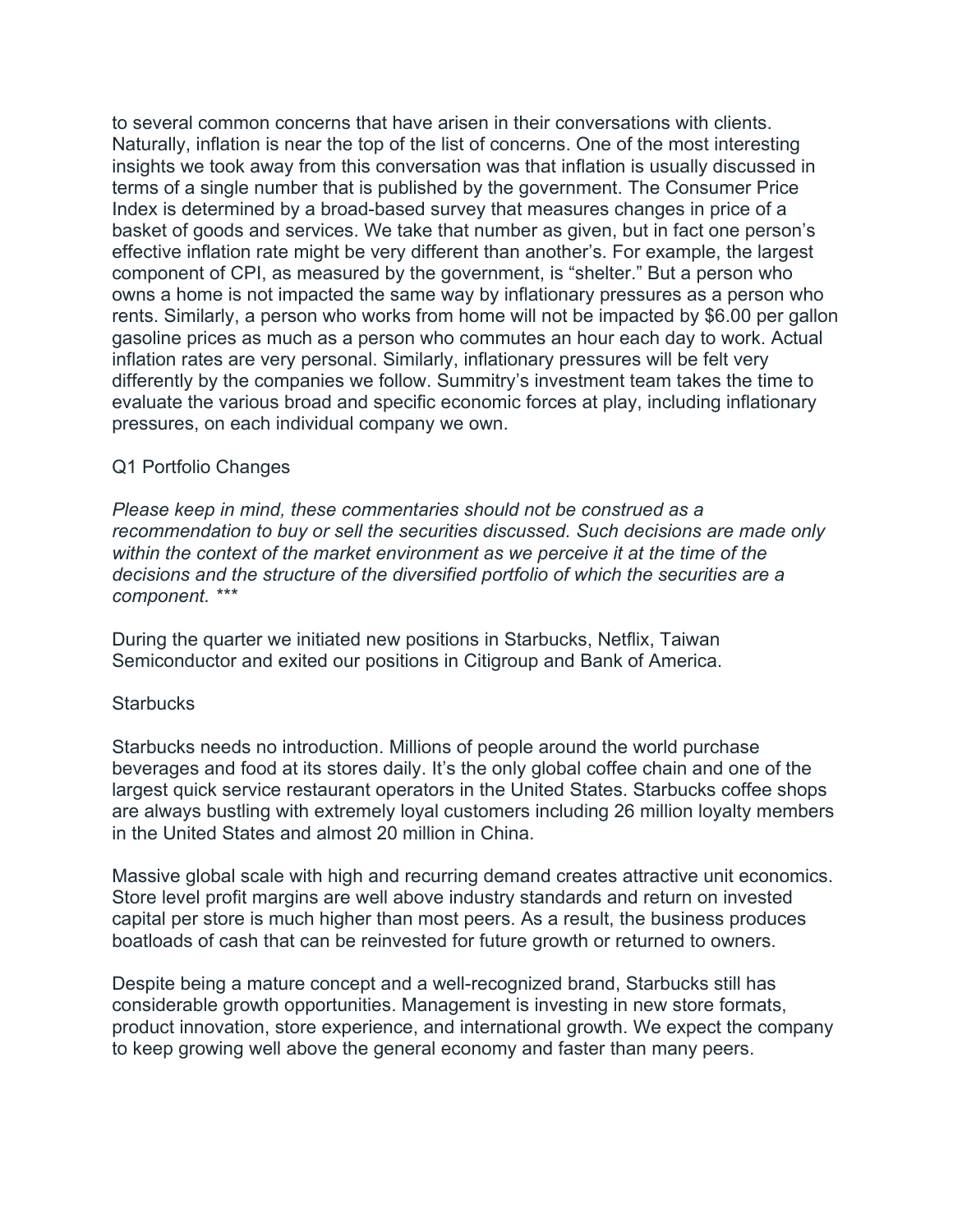The stock has come under pressure in recent weeks due in part to COVID-19 lockdowns in China and to concerns regarding employee relationships in the US. Starbucks has always been people-first type of an organization, but this ethos might have waned a bit under previous leadership. The company's founder, Howard Shultz, has recently came back to tackle these issues. We think Shultz will be able to reset relationships within the company and refocus on healthy growth that benefits all stakeholders.

#### **Netflix**

Netflix has disrupted the media industry, and in the process, created a very attractive platform for viewers, content creators, and owners. Netflix has built a leadership position in the media space because millions of subscribers around the world continuously chose the service as their prime source of entertainment. Netflix wins subscribers because it provides them with attractive content and great value.

While many traditional media players are trying to copy Netflix, we believe most of them will fail to scale. Netflix spent years cultivating relationships with creators and investing in original content. Today, it's the largest producer of scripted video content in the world and continues to spend well above peers. Because Netflix has the largest subscriber base amongst peers, they are able to outspend their competition and still generate strong profitability. We expect management to press this advantage.

With large parts of the world still hooked on Pay TV, Netflix has plenty of opportunity to grow. Streaming adoption in many international markets is rising. Netflix is best positioned to benefit from these trends and gain share from legacy providers.

The stock sold off after investors were disappointed by management's short-term guidance. This is less of a worry for us because we are focused on the next decade. Over the long term, Netflix will continue to grow at a healthy pace, gain market share, and dominate the space. We have been following this name for years and have been patiently waiting for an opportunity to buy it at a discount. We think such opportunity presented itself during this quarter.

#### Taiwan Semiconductor

TSMC is the largest contract manufacturer of semiconductors in the world. The company has become the go-to manufacturer of chips for successful technology companies such as Nvidia, Qualcomm, Amazon, and Apple. The products manufactured by TSMC can be found in almost any smart device such as phones, laptop, data center servers, and self-driving cars.

Decades of investments in manufacturing capabilities and R&D solidified TSMC's leadership in this space. TSMC has a monopoly in manufacturing cutting-edge semiconductors. We believe the company is well positioned to maintain its dominance in this space for the foreseeable future.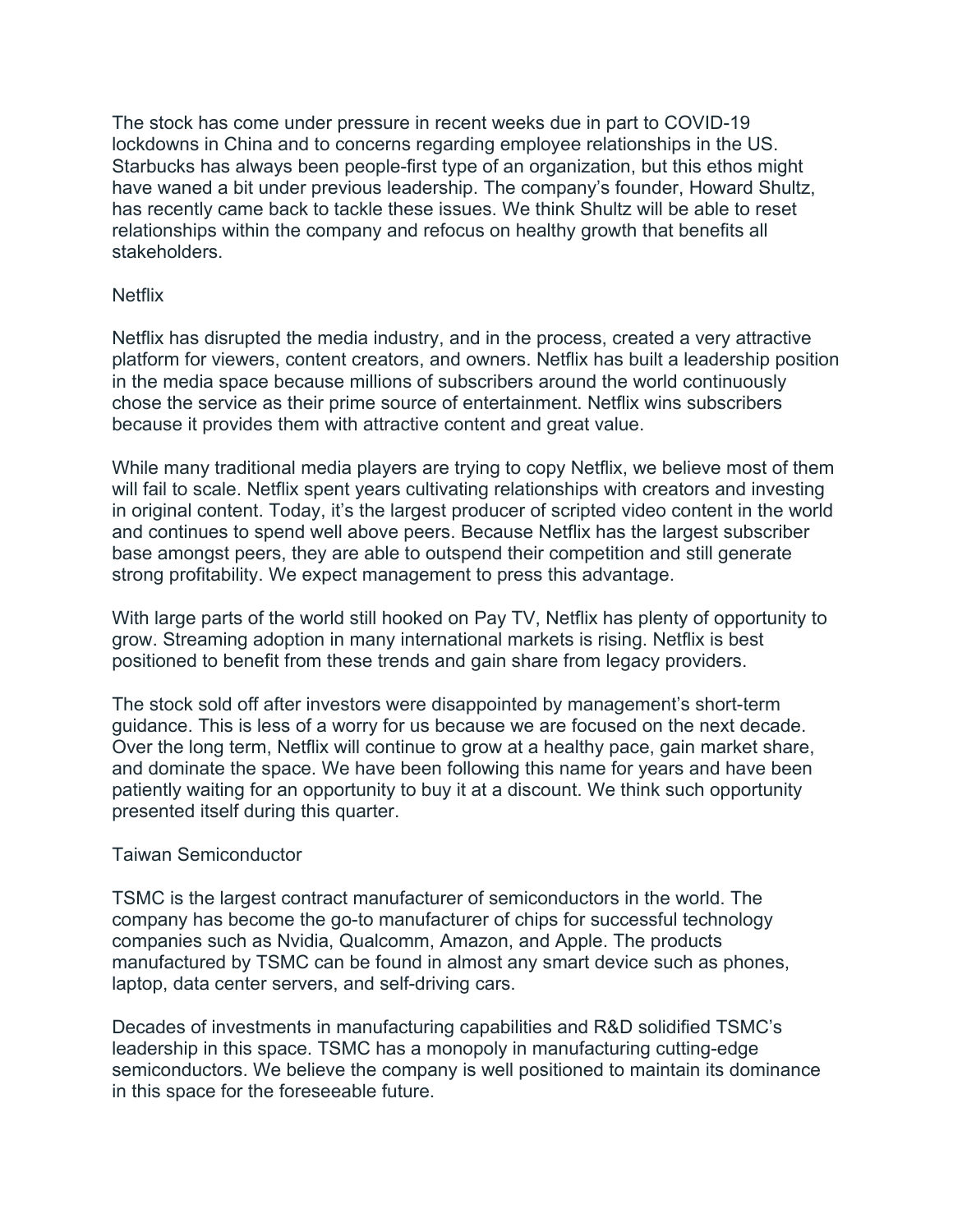Demand for chips will continue to increase over time due to the growth in cloud computing, connected devices, artificial intelligence, machine learnings, and general increase in compute power per device. This is why we believe TSMC is the best positioned player in this space to benefit from the secular surge in end market demand.

The business has been firing on all cylinders, but the stock has lagged. We took advantage of the price volatility to establish a new position in this exceptional business.

#### **Citigroup**

Citi was a disappointing investment. Our hope was that fresh thinking at the board level with new management at the helm would steer the ship in a better direction. Citi has always been a complex financial institution, some of its segments are decent businesses while others are subpar, and profitability has always been well below peers. Our thesis was that by simplifying the franchise and exiting several business lines, the profitability gap with peers would narrow.

While the bank made some progress in recent quarters the pace of change was very slow. Management itself admitted that the turnaround could take years and there was no guarantee of success. The problems compounded after regulators slapped Citi with consent orders due to system related issues. These problems will also take years to solve.

We love to buy great businesses that go on sale for the wrong reasons. Citi was a fixer upper. After years of waiting for the renovation to be complete, we ran out of patience, and we decided to reallocate the capital to higher quality names in our portfolio.

#### Bank of America

Not all banks were created equal. Bank of America and Citi are both large and diverse financial institutions. They offer similar products and are exposed to many of the same risks. Yet, our experience owning Bank of America was very different from our ownership of Citi.

When we first purchased the shares, we expected management to improve efficiency and tackle legacy issues that were weighing on performance. Management delivered in spades and our thesis played out in full. During our holding period, profit margins skyrocketed and earnings per share increased a staggering 7-fold. The market took note of this exceptional growth and rewarded long term owners with outstanding doubledigit returns.

After nine years of ownership, we sold the shares because we expected slower earnings growth in future years. We also thought that the stock price didn't properly reflect competitive and cyclical risks. Bank of America remains an exceptional bank but paying too much for any business is a recipe for mediocre returns.